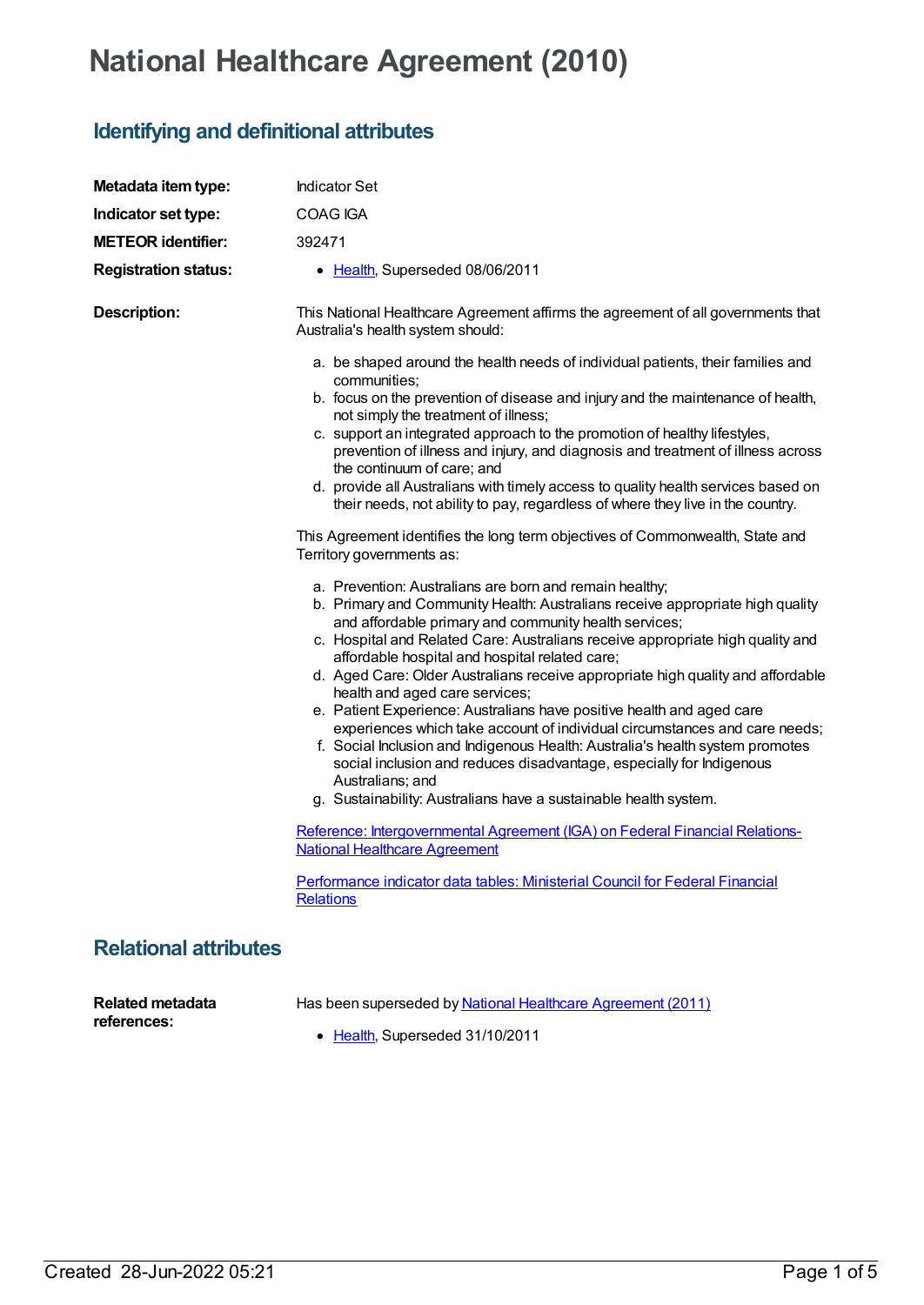| Outcome areas linked to<br>this Indicator set: | Aged CareHealth, Standard 07/07/2010                                                                                                                       |
|------------------------------------------------|------------------------------------------------------------------------------------------------------------------------------------------------------------|
|                                                | Hospital and Related CareHealth, Standard 07/07/2010<br>National Health Performance Authority (retired), Retired 01/07/2016                                |
|                                                | Patient ExperienceHealth, Standard 07/07/2010                                                                                                              |
|                                                | PreventionHealth, Standard 07/07/2010                                                                                                                      |
|                                                | Primary and Community HealthHealth, Standard 07/07/2010                                                                                                    |
|                                                | Social Inclusion and Indigenous HealthHealth, Standard 07/07/2010<br>Indigenous, Standard 11/09/2012                                                       |
|                                                | SustainabilityHealth, Standard 07/07/2010                                                                                                                  |
| Indicators linked to this<br>Indicator set:    | National Healthcare Agreement: P01-Proportion of babies born with low birth<br>weight, 2010<br>Health, Superseded 08/06/2011                               |
|                                                | National Healthcare Agreement: P02-Incidence of sexually transmitted infections<br>and blood-borne viruses, 2010<br>Health, Superseded 08/06/2011          |
|                                                | National Healthcare Agreement: P03-Incidence of end-stage kidney disease, 2010<br>Health, Superseded 08/06/2011                                            |
|                                                | National Healthcare Agreement: P04-Incidence of selected cancers, 2010<br>Health, Superseded 08/06/2011                                                    |
|                                                | National Healthcare Agreement: P05-Proportion of persons obese, 2010<br>Health, Superseded 08/06/2011                                                      |
|                                                | National Healthcare Agreement: P06-Proportion of adults who are daily smokers,<br>2010<br>Health, Superseded 08/06/2011                                    |
|                                                | National Healthcare Agreement: P07-Proportion of adults at risk of long-term harm<br>from alcohol, 2010<br>Health, Superseded 08/06/2011                   |
|                                                | National Healthcare Agreement: P08-Proportion of men reporting unprotected anal<br>intercourse with casual partners, 2010<br>Health, Superseded 08/06/2011 |
|                                                | National Healthcare Agreement: P09-Immunisation rates for vaccines in the<br>national schedule, 2010<br>Health, Superseded 08/06/2011                      |
|                                                | National Healthcare Agreement: P10-Breast cancer screening rates, 2010<br>Health, Superseded 08/06/2011                                                    |
|                                                | National Healthcare Agreement: P11-Cervical screening rates, 2010<br>Health, Superseded 08/06/2011                                                         |
|                                                | National Healthcare Agreement: P12-Bowel cancer screening rates, 2010<br>Health, Superseded 08/06/2011                                                     |
|                                                | National Healthcare Agreement: P13-Proportion of children with 4th year<br>developmental health check, 2010<br>Health, Superseded 08/06/2011               |
|                                                | National Healthcare Agreement: P14-Waiting times for GP's, 2010<br>Health, Superseded 08/06/2011                                                           |
|                                                | National Healthcare Agreement: P15-Waiting times for public dentistry, 2010<br>Health, Superseded 08/06/2011                                               |
|                                                | National Healthcare Agreement: P16-People deferring recommended treatment<br>due to financial barriers, 2010<br>Health, Superseded 08/06/2011              |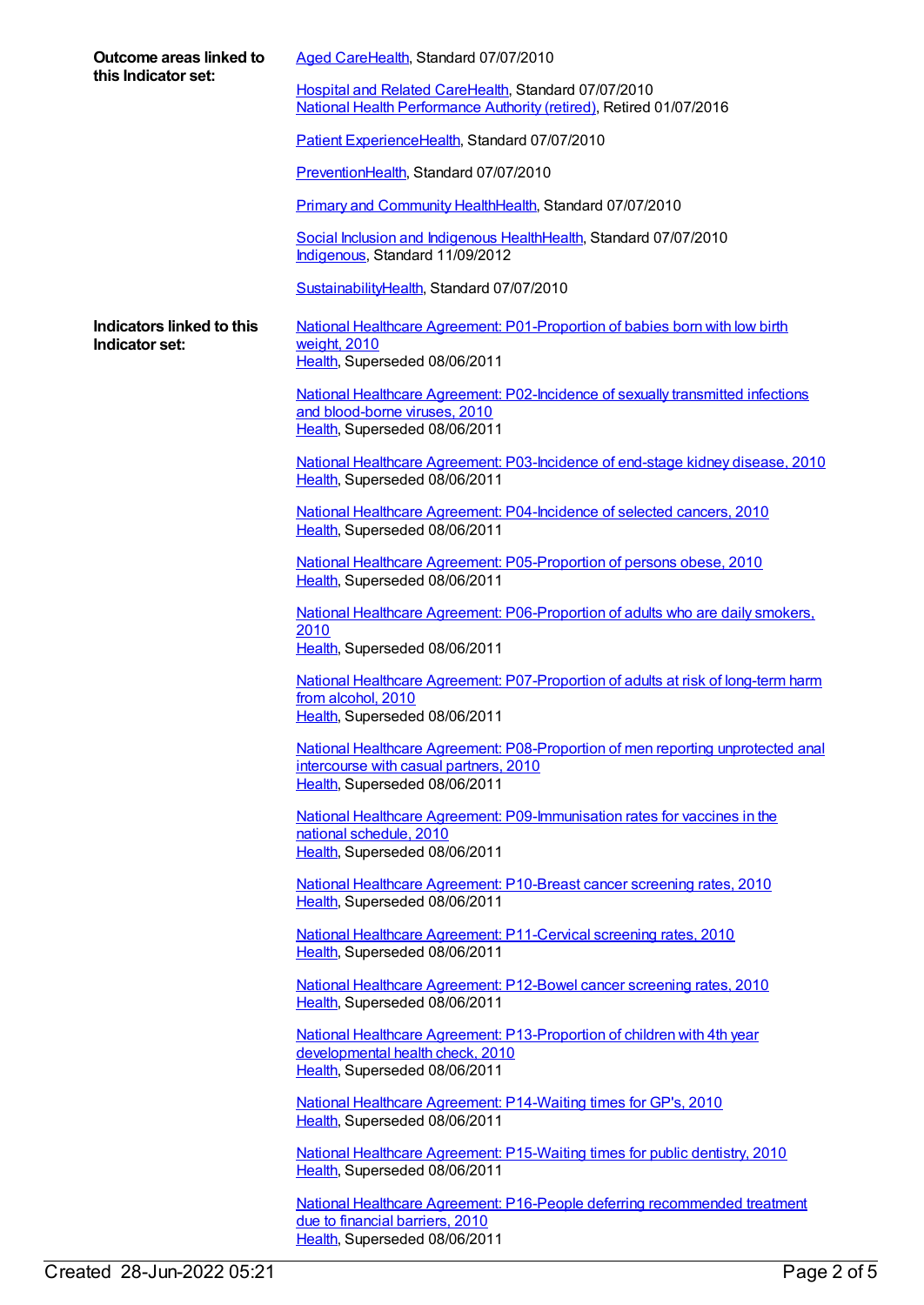National Healthcare Agreement: [P17-Proportion](https://meteor.aihw.gov.au/content/394441) of diabetics with HbA1c below 7%, 2010

[Health](https://meteor.aihw.gov.au/RegistrationAuthority/12), Superseded 08/06/2011

National Healthcare Agreement: P18-Life [expectancy,](https://meteor.aihw.gov.au/content/394445) 2010 [Health](https://meteor.aihw.gov.au/RegistrationAuthority/12), Superseded 08/06/2011

National Healthcare Agreement: [P19-Infant/young](https://meteor.aihw.gov.au/content/394462) child mortality rate, 2010 [Health](https://meteor.aihw.gov.au/RegistrationAuthority/12), Superseded 08/06/2011

National Healthcare Agreement: [P20-Potentially](https://meteor.aihw.gov.au/content/394495) avoidable deaths, 2010 [Health](https://meteor.aihw.gov.au/RegistrationAuthority/12), Superseded 08/06/2011

National Healthcare Agreement: [P21-Treatment](https://meteor.aihw.gov.au/content/394710) rates for mental illness, 2010 [Health](https://meteor.aihw.gov.au/RegistrationAuthority/12), Superseded 08/06/2011

National Healthcare Agreement: P22-Selected potentially preventable [hospitalisations,](https://meteor.aihw.gov.au/content/394719) 2010 [Health](https://meteor.aihw.gov.au/RegistrationAuthority/12), Superseded 08/06/2011

National Healthcare Agreement: [P23-Selected](https://meteor.aihw.gov.au/content/394721) potentially avoidable GP-type presentations to emergency departments, 2010 [Health](https://meteor.aihw.gov.au/RegistrationAuthority/12), Superseded 08/06/2011

National Healthcare Agreement: [P24-GP-type](https://meteor.aihw.gov.au/content/394776) services, 2010 [Health](https://meteor.aihw.gov.au/RegistrationAuthority/12), Superseded 08/06/2011

National Healthcare Agreement: [P25-Specialist](https://meteor.aihw.gov.au/content/394822) services claimed through Medicare, 2010 [Health](https://meteor.aihw.gov.au/RegistrationAuthority/12), Superseded 08/06/2011

National Healthcare [Agreement:](https://meteor.aihw.gov.au/content/394906) P26-Dental services, 2010 [Health](https://meteor.aihw.gov.au/RegistrationAuthority/12), Superseded 08/06/2011

National Healthcare Agreement: [P27-Optometry](https://meteor.aihw.gov.au/content/394928) services, 2010 [Health](https://meteor.aihw.gov.au/RegistrationAuthority/12), Superseded 08/06/2011

National Healthcare [Agreement:](https://meteor.aihw.gov.au/content/394946) P28-Public sector community mental health services, 2010 [Health](https://meteor.aihw.gov.au/RegistrationAuthority/12), Superseded 08/06/2011

National Healthcare Agreement: [P29-Private](https://meteor.aihw.gov.au/content/394959) sector mental health services, 2010 [Health](https://meteor.aihw.gov.au/RegistrationAuthority/12), Superseded 08/06/2011

National Healthcare Agreement: [P30-Proportion](https://meteor.aihw.gov.au/content/394962) of people with diabetes who have a GP annual cycle of care, 2010 [Health](https://meteor.aihw.gov.au/RegistrationAuthority/12), Superseded 08/06/2011

National Healthcare Agreement: [P31-Proportion](https://meteor.aihw.gov.au/content/394978) of people with asthma with a written asthma plan, 2010 [Health](https://meteor.aihw.gov.au/RegistrationAuthority/12), Superseded 08/06/2011

National Healthcare Agreement: [P32-Proportion](https://meteor.aihw.gov.au/content/394996) of people with mental illness with GP care plans, 2010 [Health](https://meteor.aihw.gov.au/RegistrationAuthority/12), Superseded 08/06/2011

National Healthcare Agreement: [P33-Women](https://meteor.aihw.gov.au/content/395008) with at least one antenatal visit in the first trimester, 2010 [Health](https://meteor.aihw.gov.au/RegistrationAuthority/12), Superseded 08/06/2011

National Healthcare Agreement: [P34-Waiting](https://meteor.aihw.gov.au/content/395010) times for elective surgery, 2010 [Health](https://meteor.aihw.gov.au/RegistrationAuthority/12), Superseded 08/06/2011

National Healthcare Agreement: [P35-Waiting](https://meteor.aihw.gov.au/content/395017) times for emergency department care, 2010 [Health](https://meteor.aihw.gov.au/RegistrationAuthority/12), Superseded 08/06/2011

National Healthcare Agreement: [P36-Waiting](https://meteor.aihw.gov.au/content/395019) time for admission following emergency department care, 2010 [Health](https://meteor.aihw.gov.au/RegistrationAuthority/12), Superseded 08/06/2011

National Healthcare Agreement: P37-Waiting times for [radiotherapy](https://meteor.aihw.gov.au/content/395064) and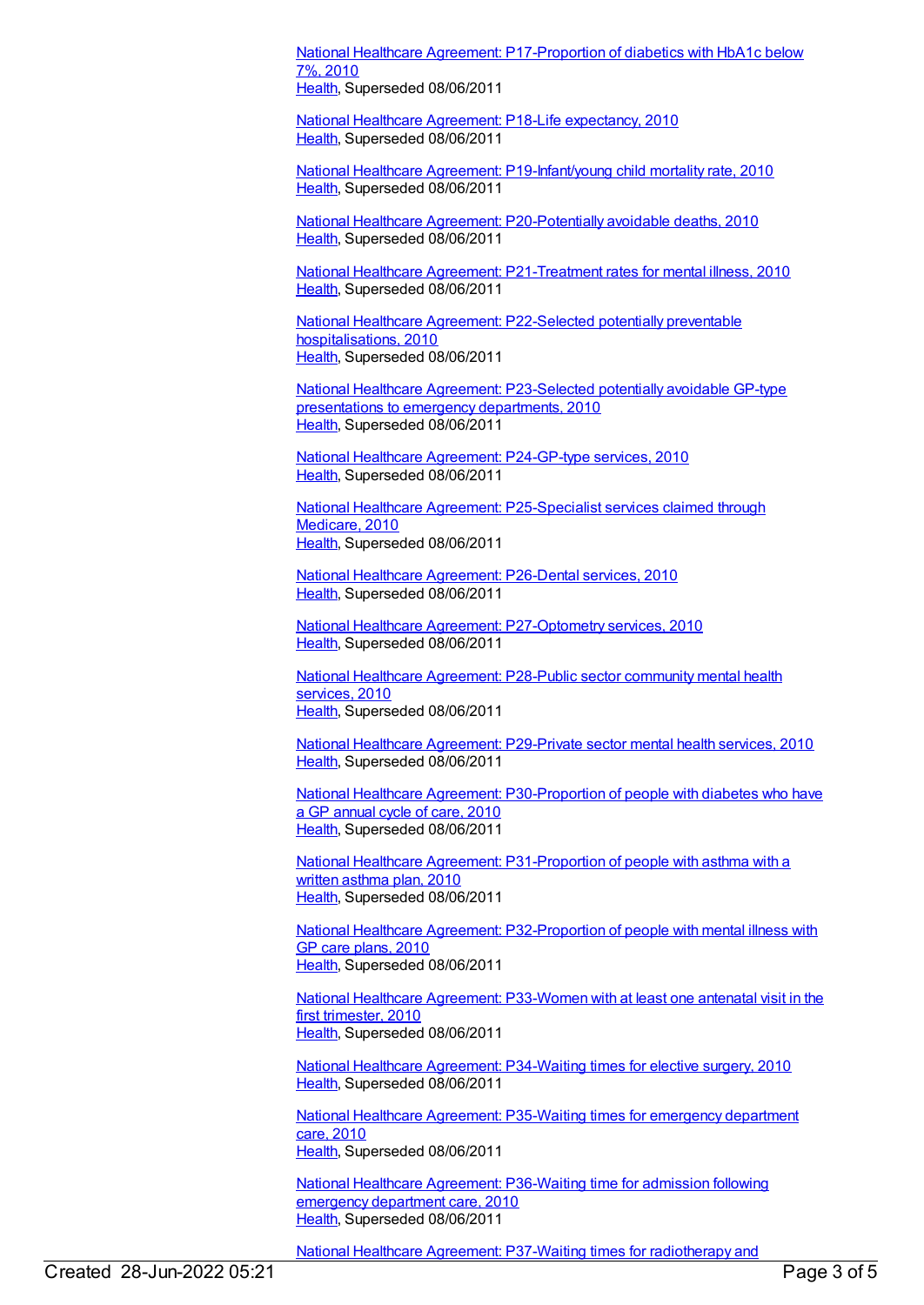orthopaedic specialists, 2010 [Health](https://meteor.aihw.gov.au/RegistrationAuthority/12), Superseded 08/06/2011

National Healthcare Agreement: [P38-Adverse](https://meteor.aihw.gov.au/content/395066) drug events in hospitals, 2010 [Health](https://meteor.aihw.gov.au/RegistrationAuthority/12), Superseded 08/06/2011

National Healthcare Agreement: [P39-Healthcare-associated](https://meteor.aihw.gov.au/content/395068) Staphylococcus aureus (including MRSA) bacteraemia in acute care hospitals, 2010 [Health](https://meteor.aihw.gov.au/RegistrationAuthority/12), Superseded 08/06/2011

National Healthcare Agreement: [P40-Pressure](https://meteor.aihw.gov.au/content/395073) ulcers in hospitals, 2010 [Health](https://meteor.aihw.gov.au/RegistrationAuthority/12), Superseded 08/06/2011

National Healthcare [Agreement:](https://meteor.aihw.gov.au/content/395076) P41-Falls resulting in patient harm in hospitals, 2010

[Health](https://meteor.aihw.gov.au/RegistrationAuthority/12), Superseded 08/06/2011

National Healthcare Agreement: [P42-Intentional](https://meteor.aihw.gov.au/content/395079) self-harm in hospitals, 2010 [Health](https://meteor.aihw.gov.au/RegistrationAuthority/12), Superseded 08/06/2011

National Healthcare Agreement: [P43-Unplanned/unexpected](https://meteor.aihw.gov.au/content/395081) readmissions within 28 days of selected surgical admissions, 2010 [Health](https://meteor.aihw.gov.au/RegistrationAuthority/12), Superseded 08/06/2011

National Healthcare Agreement: [P44-Survival](https://meteor.aihw.gov.au/content/395085) of people diagnosed with cancer, 2010

[Health](https://meteor.aihw.gov.au/RegistrationAuthority/12), Superseded 08/06/2011

National Healthcare Agreement: P45-Rates of services: Overnight [separations,](https://meteor.aihw.gov.au/content/395088) 2010 [Health](https://meteor.aihw.gov.au/RegistrationAuthority/12), Superseded 08/06/2011

National Healthcare [Agreement:](https://meteor.aihw.gov.au/content/395091) P46-Rates of services: Outpatient occasions of service, 2010 [Health](https://meteor.aihw.gov.au/RegistrationAuthority/12), Superseded 08/06/2011

National Healthcare [Agreement:](https://meteor.aihw.gov.au/content/395093) P47-Rates of services: Non-acute care separations, 2010 [Health](https://meteor.aihw.gov.au/RegistrationAuthority/12), Superseded 08/06/2011

National Healthcare Agreement: P48-Rates of services: Hospital [procedures,](https://meteor.aihw.gov.au/content/395095) 2010 [Health](https://meteor.aihw.gov.au/RegistrationAuthority/12), Superseded 08/06/2011

National Healthcare Agreement: [P49-Residential](https://meteor.aihw.gov.au/content/400206) and community aged care services per 1.000 population aged 70+ years, 2010 [Health](https://meteor.aihw.gov.au/RegistrationAuthority/12), Superseded 08/06/2011

National Healthcare Agreement: [P50-Staphylococcus](https://meteor.aihw.gov.au/content/400137) aureus (including MRSA) bacteraemia in residential aged care, 2010 [Health](https://meteor.aihw.gov.au/RegistrationAuthority/12), Superseded 08/06/2011

National Healthcare Agreement: [P51-Pressure](https://meteor.aihw.gov.au/content/400157) ulcers in residential aged care, 2010 [Health](https://meteor.aihw.gov.au/RegistrationAuthority/12), Superseded 08/06/2011

National Healthcare [Agreement:](https://meteor.aihw.gov.au/content/400209) P52-Falls resulting in patient harm in residential aged care, 2010 [Health](https://meteor.aihw.gov.au/RegistrationAuthority/12), Superseded 08/06/2011

National Healthcare [Agreement:](https://meteor.aihw.gov.au/content/400211) P53-Older people receiving aged care services, 2010 [Health](https://meteor.aihw.gov.au/RegistrationAuthority/12), Superseded 08/06/2011

National Healthcare Agreement: P54-Aged care [assessments](https://meteor.aihw.gov.au/content/400213) completed, 2010 [Health](https://meteor.aihw.gov.au/RegistrationAuthority/12), Superseded 08/06/2011

National Healthcare Agreement: P55-Younger people with disabilities using residential, CACP, EACH and [EACH-Dementia](https://meteor.aihw.gov.au/content/400216) aged care services, 2010 [Health](https://meteor.aihw.gov.au/RegistrationAuthority/12), Superseded 08/06/2011

National Healthcare Agreement: [P56-People](https://meteor.aihw.gov.au/content/400219) aged 65 years or over receiving sub-